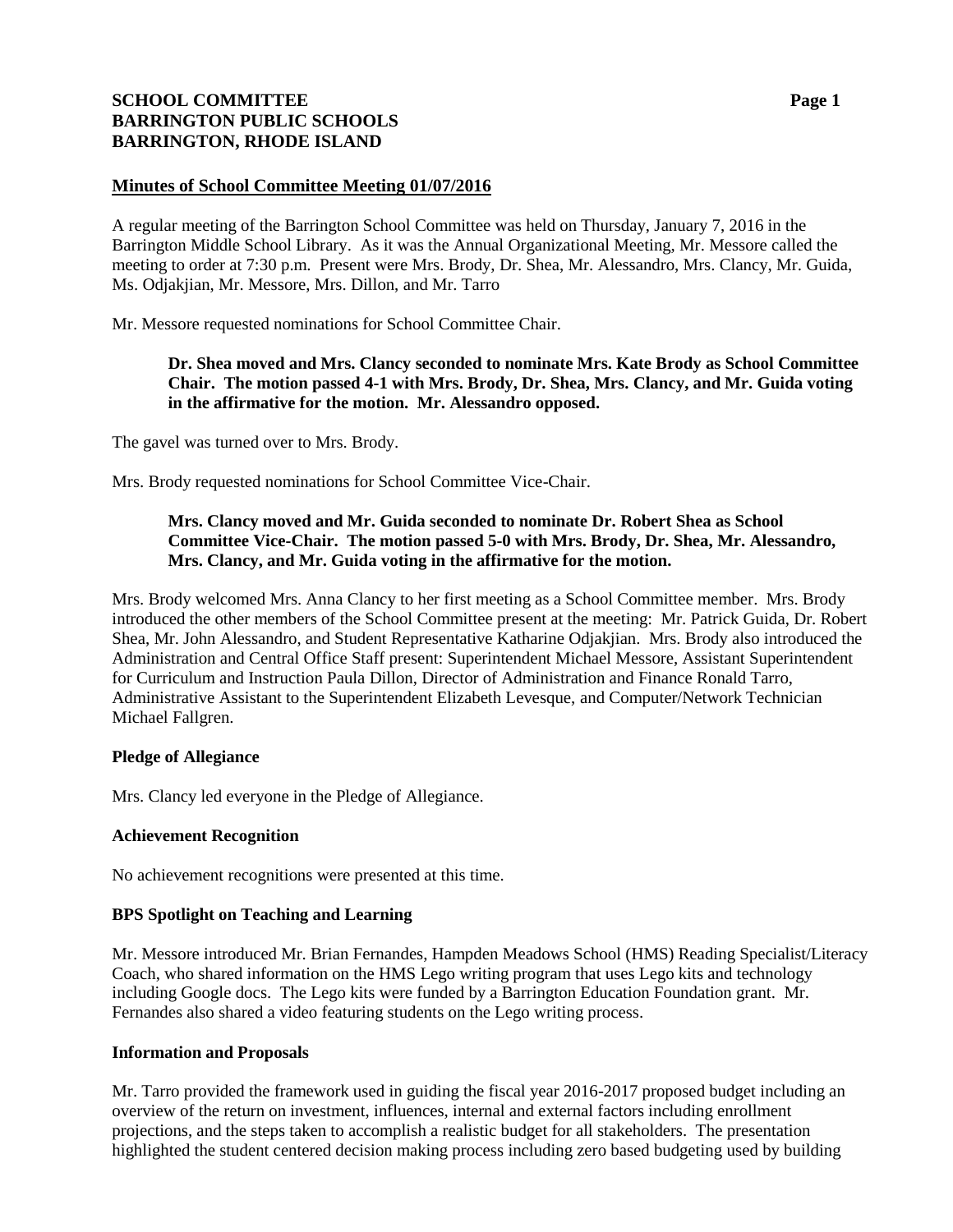# **SCHOOL COMMITTEE Page 2 BARRINGTON PUBLIC SCHOOLS BARRINGTON, RHODE ISLAND**

## **Minutes of School Committee Meeting 01/07/2016**

administrators. Mr. Guida noted that an important consideration with the budget is contract negotiations.

Mrs. Dillon provided an update on the curriculum for Guidance Grades 4-12 and World Languages Grades 7- 12. The presentation included the revision timeline, organizational review process and articulation across the district, curriculum structure, and technology integration for each subject area. Mrs. Dillon also shared data on student visits to Guidance and long range strategic goals for World Languages. Questions from the Committee related to Guidance included measurement of data, clarification on Guidance for students in Grades 4 and 5, individual learning plans, and software for college and career planning. Discussion ensued on consideration of implementation of a World Languages curriculum at the elementary level in the future; Mr. Messore identified the need to strengthen the World Languages curriculum at the Barrington Middle School level and to explore the costs associated with World Languages curriculum expansion.

#### **General Public Discussion and Information**

Mrs. Sarah O'Brien, of 88 Boyce Avenue, parent, expressed concern for the lack of opportunity for World Languages courses that are more cultural rather than academic, for those students who are not highly academic in World Languages. Mr. Messore explained that some language courses were cancelled due to low enrollment and the consideration of the opportunity for other course offerings or reallocation of teachers to meet course enrollment needs.

Ms. Maria Wah-Fitta, of 8 Indigo Road, parent, offered her firsthand experience in support of the importance of growing up in a bilingual home and encouraged the district to offer World Languages curriculum to the earlier grades.

Mrs. Kathleen Gantz, of 19 Half Mile Road, parent, urged the district to start the World Languages curriculum in Kindergarten in the near future, noted the development of neurological connections with bilingual education at the elementary level, and suggested consideration of the practice in public school districts of the addition of five minutes of bilingual instruction in homeroom at the elementary level. Ms. Gantz added that some parents are torn on a change in school start times but they are not torn on the importance of World Languages for all students.

Mrs. Kathleen Crain, of 11 Briarfield Road, parent, supports the school start time change to 8:30 a.m. and encouraged the Committee to vote based on the scientific data for the best interest of the personal, academic and social emotional wellbeing of students and not on personal opinion.

Mrs. Pamela Lauria, of 56 Martin Avenue, parent and Nurse Practitioner, supports the school start time change to 8:30 a.m. and hopes that the community will support the change.

Ms. Kim Jacobs, of 5 Massachusetts Avenue, parent, agreed that children need sleep but questioned the data that children in our district need more sleep, and asked that the Committee not get swept up in trends and spend time to define the need before trying to solve a problem.

Mrs. Tracey Tisler, of 25 Woodland Road, parent, noted the need to consider other factors besides sleep, such the issue of homework, for the overall wellbeing of students.

Mr. Chad Mollica, of 4 River Oak Road, Vice-Chair of the Town of Barrington Committee on Appropriations, encouraged members of the community not to wait for the Financial Town Meeting but to attend the Town Council meeting on February 1, 2016 where a discussion is scheduled on funding for town projects with a fee in lieu of taxes structure that could possibly deprive schools of funds.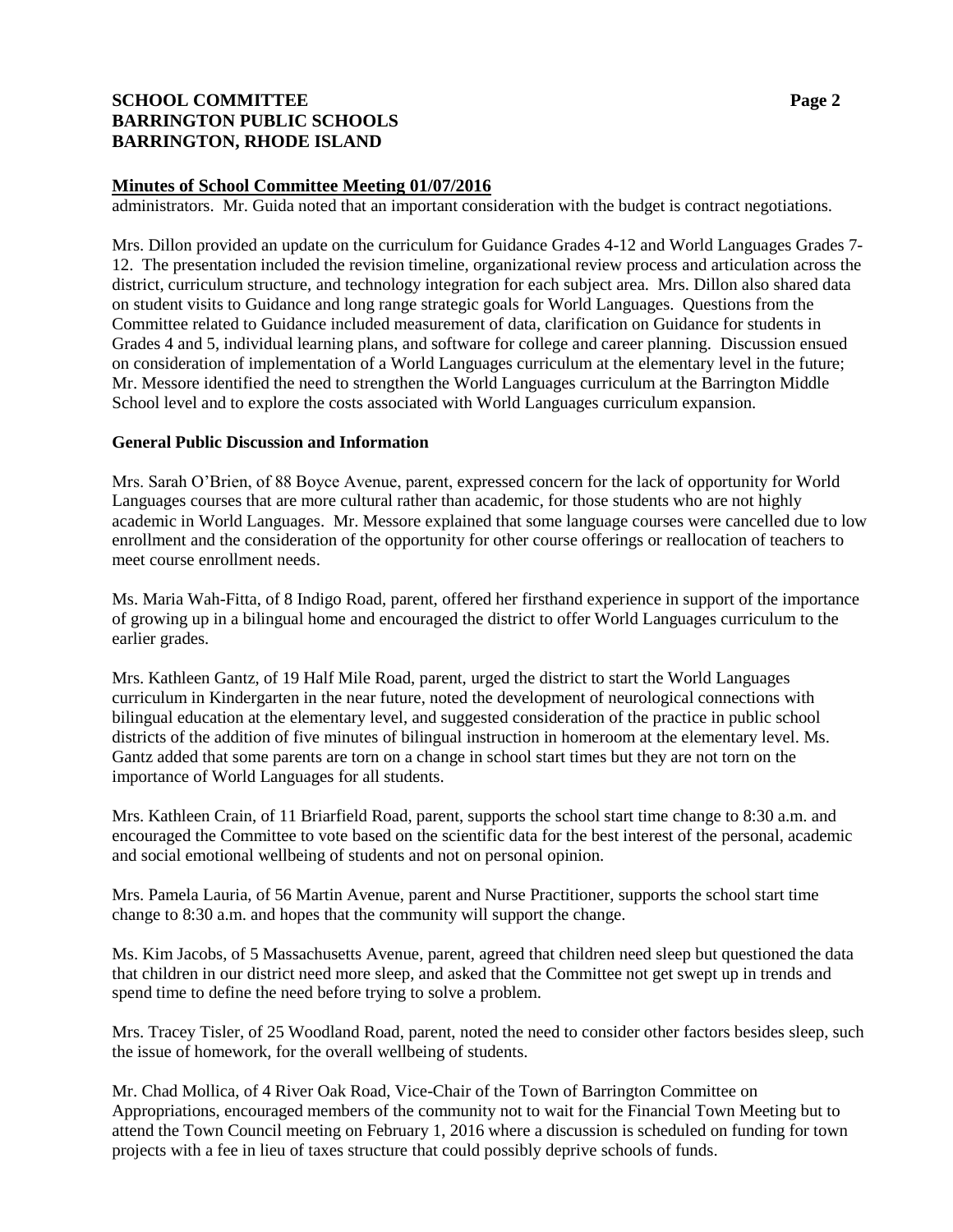# **SCHOOL COMMITTEE Page 3 BARRINGTON PUBLIC SCHOOLS BARRINGTON, RHODE ISLAND**

## **Minutes of School Committee Meeting 01/07/2016**

Mr. Thomas Rimoshytus, of 1 Howard Street, parent, asked the Committee to consider tabling any change to school start times for at least another year and to focus now instead on the issue of student stress.

Mr. Jason Leigh, of 8 Roberta Drive, parent, echoed the previous comment on the failure to present the need for a change in school start times, that the studies conducted for a change are not specific to our town and if the Committee votes in favor for a change, hopes that the Committee on Appropriations does a better job.

Mrs. Patricia Adams, of 17 Wildflower Road, parent, supports the school start time change to 8:30 a.m. and urged the Committee to vote in favor for the change.

Mrs. Michelle Weber, of 273 Maple Avenue, parent, disagreed strongly with Mr. Leigh's previous comments and added that Barrington students do need the school start time change.

Ms. Erika Sevetson, of 408 New Meadow Road, parent, supports the school start time change to 8:30 a.m. noting that it will help prepare students for the real world.

Dr. Megan Douglas, of 25 Rumstick Road, parent, supports the school start time change to 8:30 a.m. and noted that a district survey was conducted five years ago with more than 1,300 responses and that Barrington students were included in a Brown University sleep study.

Mrs. Anne Merlino, of 15 Mallard Cove Way, parent and lifelong Barrington resident, stated that a change in school start times would impede the school system, that kids will just go to bed later and that a change in school start times is not in the best interests of Barrington High School students.

Dr. Michael Johnson, of 28 Old Chimney Road, parent, supports the school start time change to 8:30 a.m. and noted that the challenge for implementation will be to see past the emotion and focus on what is best for students' health and education.

Mr. Jared Jageler, Barrington High School sophomore and member of The Sunrise Show, does not support a change in school start times, adding that he has not spoken to one student who is in favor of a change. Mr. Jageler urged that the focus be on student stress and homework.

Mr. Andrew Winner, of 14 Laurel Lane, parent, supports the school start time change to 8:30 a.m. noting that the science is clear and that the health priority for students should outweigh other concerns.

Ms. Kim Jacobs provided a follow up comment to stress the need to research what our district needs and address those needs for our community.

Dr. Scott Douglas, of 25 Rumstick Road, parent, urged the Committee to consider the change to the 8:30 a.m. start time, noting that perhaps the same discipline used for the budget process, including identification of the return on investment, could be applied to the process for school start times.

Mrs. Martha Ellicott, of 37 Riverside Drive, parent, stressed the need to look at all the issues including sleep, homework policy, sports policy, for what is best for the students.

Mrs. Mary Roberts, of 11 Adams Avenue, Barrington Middle School Language Arts and Social Studies Teacher, and National Education Association Barrington (NEAB) President, responded to a recent letter written by Dr. Scott Douglas in favor of later school start times and stated that there will be hardship for those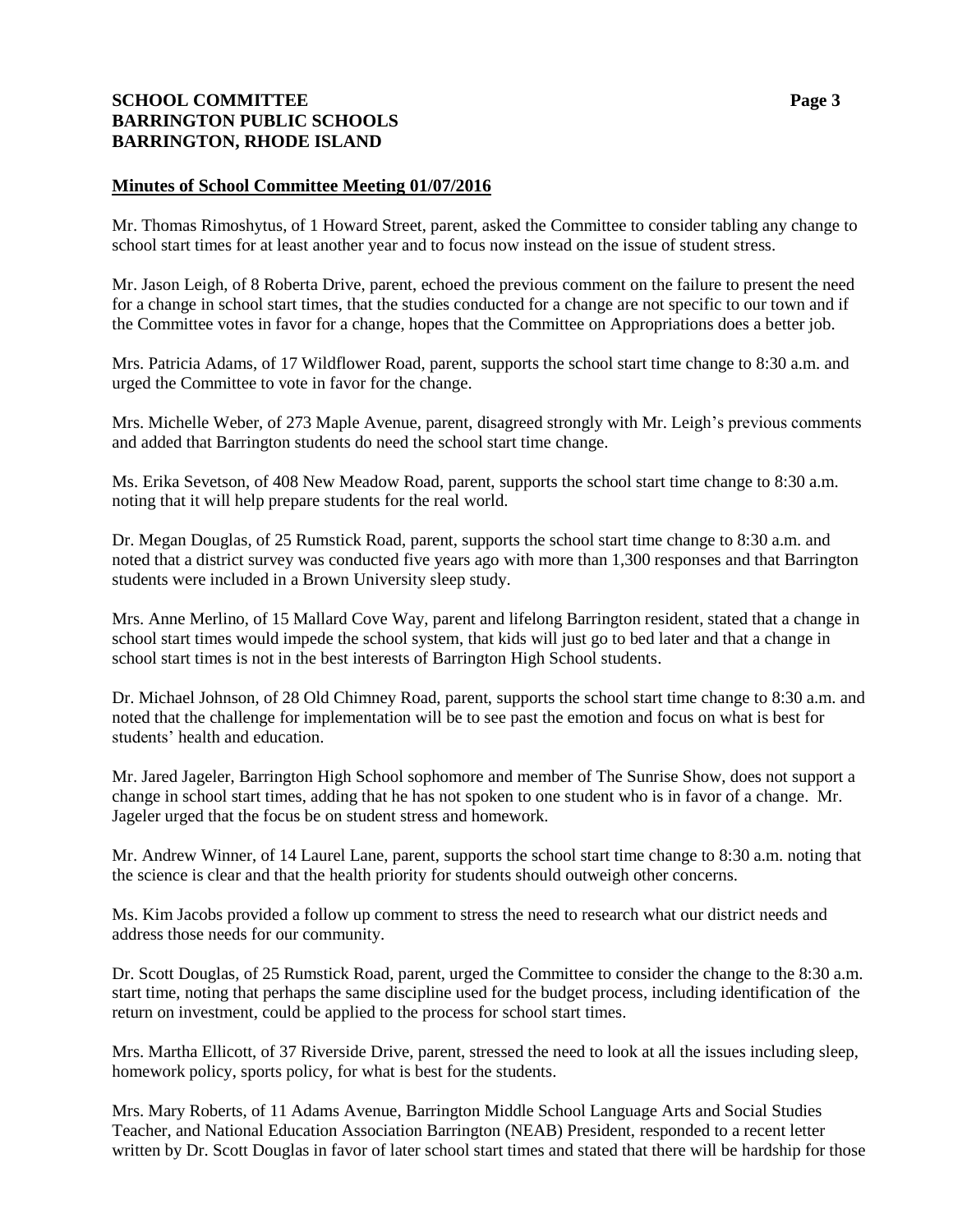# **SCHOOL COMMITTEE Page 4 BARRINGTON PUBLIC SCHOOLS BARRINGTON, RHODE ISLAND**

## **Minutes of School Committee Meeting 01/07/2016**

districts wildly out of sync with other districts in the state. Mrs. Roberts urged the Committee to not make a change to school start times as it does not guarantee more sleep for students.

Mr. Nahum Mitnik, of 187 New Meadow Road, parent, Barrington High School Music Teacher, and also representing the NEAB, asked if no change was an option for the Committee vote. Mrs. Brody responded that it would depend on the motion. Mr. Mitnik stressed that the 8:30 a.m. start time option does not benefit all students in the district and urged the Committee to conduct further research before spending the substantial amount of money proposed that could instead be spent on educational purposes.

Mrs. Maraidh Thomson, of 3 Ridgeland Road, parent, stated that a change in school start times would benefit all students and that the evidence in school districts that have already made a change to a later start time has proven beneficial.

Mr. Christopher Wohlever, of 5 Massachusetts Avenue, stated that it would not be best to move forward with a change to school start times without a comprehensive plan or buy in from students and teachers; he suggested that district work be focused on the issue of homework.

Mr. Thomas Rimoshytus provided a follow up comment to urge the Committee to not vote for a change in school start times until the entire state is involved.

Mrs. Kristen Kreuzkamp, of 10 Agawam Road, parent, noted that parents and students can choose sports or extra activities but cannot choose school start times.

Mrs. Kristyn Whitney, of 1 Prospect Street, parent, supports the school start time change to 8:30 a.m. noting the need for more sleep for high school students and the importance to lead the charge on this national trend and not follow it.

Mrs. Cassandra Thayer, of 5 Indigo Road, parent, supports the later school start times as it is an important decision for student social emotional health.

Mrs. Anne Merlino provided a follow up comment to ask if the Health and Wellness Committee looked into the possibility that going to bed later and waking up later could hinder student health.

Mrs. Brody asked for Committee consideration to move the School Start Times Discussion and Vote agenda item under Old Business from School Committee to this portion of the meeting. The Committee agreed.

Each member of the Committee stated their position on a change to school start times. Mr. Alessandro stated that all the issues have already been addressed and had no further comment. Mrs. Clancy was torn on a change in school start times noting that not all factors have been looked at sufficiently to impose a start time change now. Ms. Odjakjian restated the overwhelming response from students and teachers for no change in school start times and encouraged focus on student stress due to factors like homework and to look at the cost benefit analysis. Mr. Guida remains a strong supporter for extracurricular activities and athletics and continuing to make the district better, and stressed the need to be a leader for later start times and reduced travel time on buses. Dr. Shea is supportive of the 8:30 a.m. later school start time and urged his colleagues to make a data driven decision and act on this strategic plan item that is right for students. Mrs. Brody acknowledged the work of the Health and Wellness Committee on school start times and stated that the School Committee has the opportunity to make an educationally sound decision on school start times with an effort to address other issues simultaneously. Mrs. Brody called for a motion.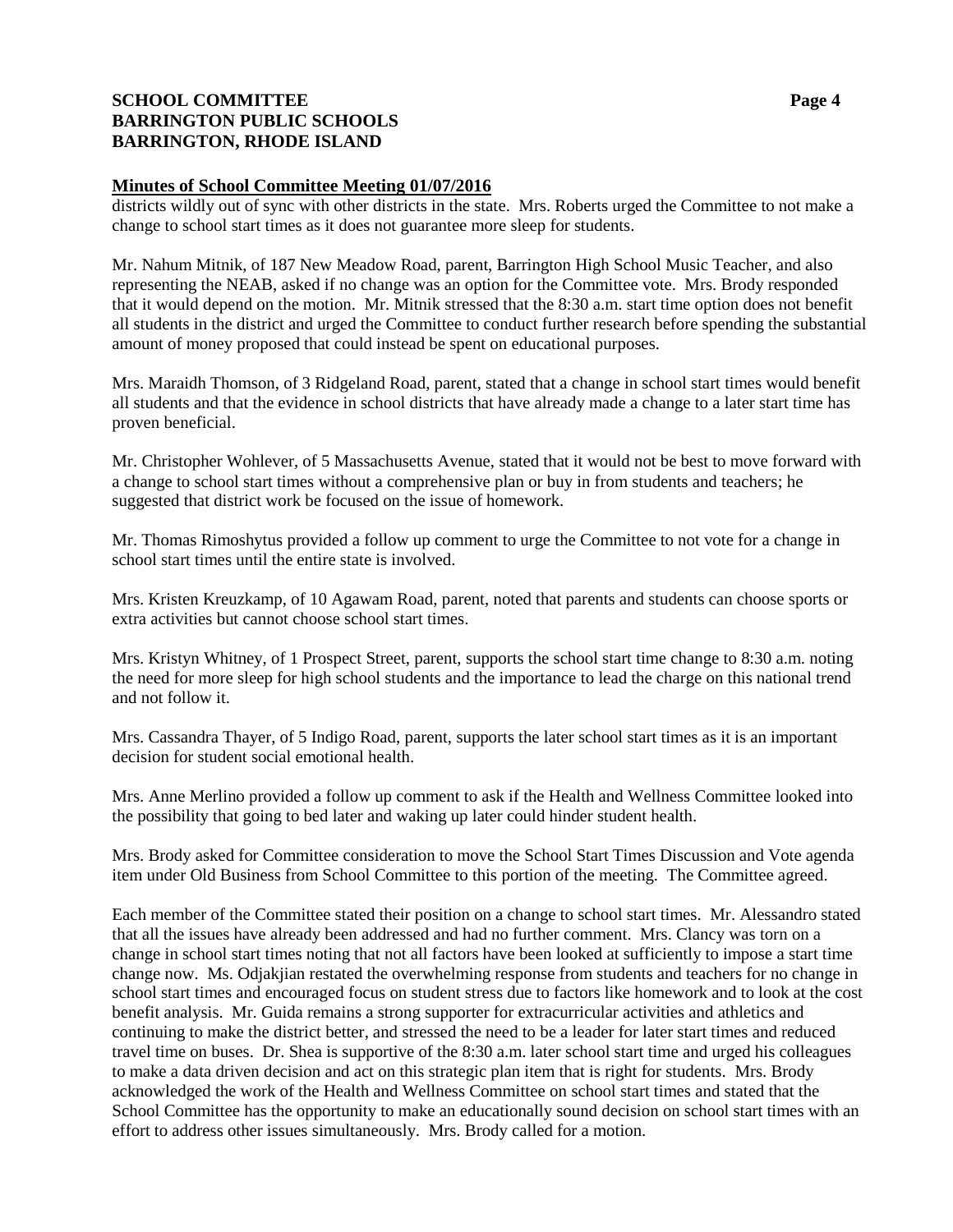# **SCHOOL COMMITTEE Page 5 BARRINGTON PUBLIC SCHOOLS BARRINGTON, RHODE ISLAND**

#### **Minutes of School Committee Meeting 01/07/2016**

**Dr. Shea moved and Mr. Guida seconded to approve the implementation of a school start time change beginning in the 2016-2017 academic year to 8:30 a.m. for Barrington High School, 8:36 a.m. for Barrington Middle School, 9:05 a.m. for Hampden Meadows School, and 8:00 a.m. for Nayatt, Primrose Hill, and Sowams schools. The motion passed 3-2 with Mrs. Brody, Dr. Shea, and Mr. Guida voting in the affirmative for the motion. Mr. Alessandro and Mrs. Clancy opposed.**

#### **Old Business from Superintendent and Staff**

Mr. Guida and Mr. Tarro provided an update on the work of the Barrington Middle School Building Committee that included information on recent presentations by Kaestle Boos Associates Inc. (KBA) and plans to present cost options to the School Committee and Building Committee on January 20, 2016 as well request approval from the School Committee for the two building options and bid for owner project management services on January 25, 2016. The Committee agreed to invite the Town Council to the upcoming joint School Committee Building Committee meetings.

Mr. Messore and Mr. Tarro have engaged Mr. Christopher Horan, of Horan Communications, to assist in developing a strategic communication plan to support the Barrington Middle School building project. The fee for engagement of services was below the minimum requirement for submission of a Request for Proposals.

Mr. Messore reported that the open position for a full time Mathematics Specialist at Barrington Middle School (BMS) will be advertised next week and noted that the anticipated timeline for an appointment recommendation is late January. Mrs. Dillon added information relative to ongoing communication with parents on the plan for remapping of the grade level Mathematics curriculum at BMS.

Mr. Messore reported that the district's participation in the Pathways in Technology Early College High School (P-TECH) Program initiative for 2016 is not an option as it has already been awarded to school districts in Newport, Providence, and Westerly.

#### **New Business from Superintendent and Staff**

Mr. Tarro requested Committee acknowledgement of the Fiscal Year 2014-2015 Comprehensive Annual Financial Report. A memo and copy of the Audited Financial Report were provided to the Committee prior to the meeting. The Committee acknowledged the Fiscal Year 2014-2015 Comprehensive Annual Financial Report and commended Mr. Tarro for his strong leadership and management and for the successful audit.

**Dr. Shea moved and Mr. Guida seconded to accept the recommendation of the Superintendent with respect to the appointment of Jennifer Carlson, Primrose Hill School Nurse. The motion passed 5-0 with Mrs. Brody, Dr. Shea, Mr. Alessandro, Mrs. Clancy, and Mr. Guida voting in the affirmative for the motion.**

Mr. Messore announced the resignation of Mrs. Tracey Orchard, Primrose Hill School Kindergarten Intern.

**Dr. Shea moved and Mr. Guida seconded to approve the recommendation of the Superintendent with respect to the requests for home schooling for the named individuals. The student names were not identified publicly. The motion passed 5-0 with Mrs. Brody, Dr. Shea, Mr. Alessandro, Mrs. Clancy, and Mr. Guida voting in the affirmative for the motion.**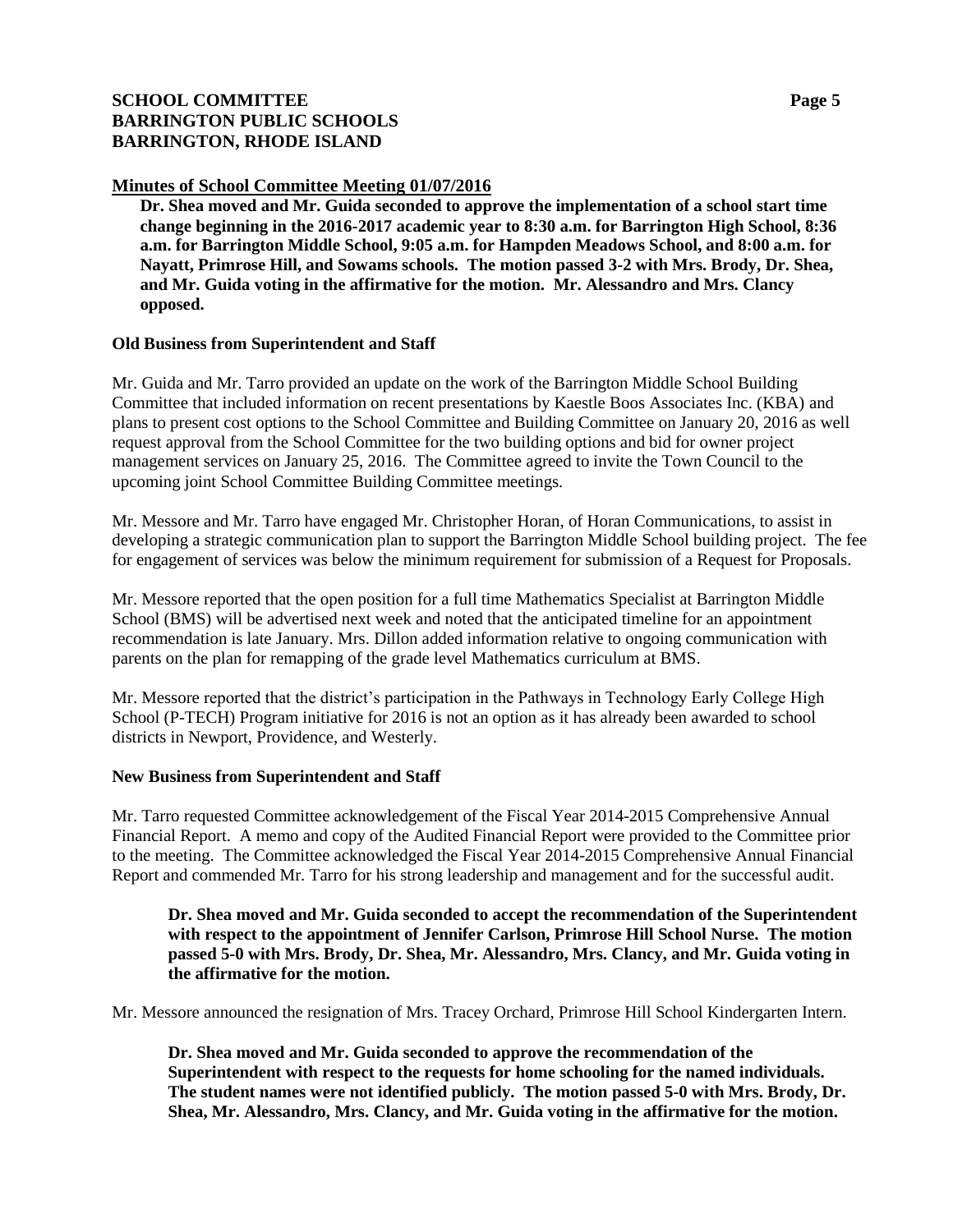# **SCHOOL COMMITTEE Page 6 BARRINGTON PUBLIC SCHOOLS BARRINGTON, RHODE ISLAND**

## **Minutes of School Committee Meeting 01/07/2016 New Business from School Committee**

Mrs. Brody led the discussion on Committee communication with the Funding Formula Working Group in support of the school funding formula. Following a brief discussion,

**Mrs. Clancy moved and Mr. Guida seconded to authorize School Committee Chair Mrs. Kate Brody, on behalf of the School Committee, to write a letter in support of the continued implementation of the school funding formula as enacted in the original legislation in 2011. The motion passed 5-0 with Mrs. Brody, Dr. Shea, Mr. Alessandro, Mrs. Clancy, and Mr. Guida voting in the affirmative for the motion.**

Mrs. Brody reported that the National School Board Association 2016 Annual Conference will be held on April 9-11, 2016 in Boston and asked Committee members to email the Superintendent's Office with their interest and availability.

## **Decision Items**

No decision items were presented for approval at this time.

#### **Discussion Future Agenda Items**

Mrs. Brody requested an update from the Health and Wellness Committee at the next meeting.

Mrs. Brody requested that the next regular meeting agenda include the adoption of the School Committee/Superintendent Operating Protocols, which are adopted annually after the organizational meeting.

Mrs. Brody requested that a Partnership for Assessment of Readiness for College and Careers (PARCC) workshop be scheduled for later this month.

Mr. Alessandro requested a future agenda item to include discussion on homework. Mr. Messore reported that Barrington High School Principal Mr. Joseph Hurley will attend the Health and Wellness Committee meeting in March on the topic of student stress and the goal is to have a homework policy developed by the principals.

Mr. Messore reported that the next regular School Committee meeting scheduled for January 21, 2016 will feature budget input from the Principals, School Committee, and the Public.

#### **Announcements**

Mrs. Brody announced that the School Committee will hold joint meetings with the Barrington Middle School Building Committee on January 11, 2016, January 20, 2016, and January 25, 2016.

#### **General Public Discussion and Information**

Dr. Megan Douglas provided a follow up comment to thank the Committee for voting in favor of the later school start times and offered to share additional links for research to the Committee and Administration on districts that have recently changed their school start times. Dr. Douglas added that she would like to see a task force on the topic of student stress for Grades K-12.